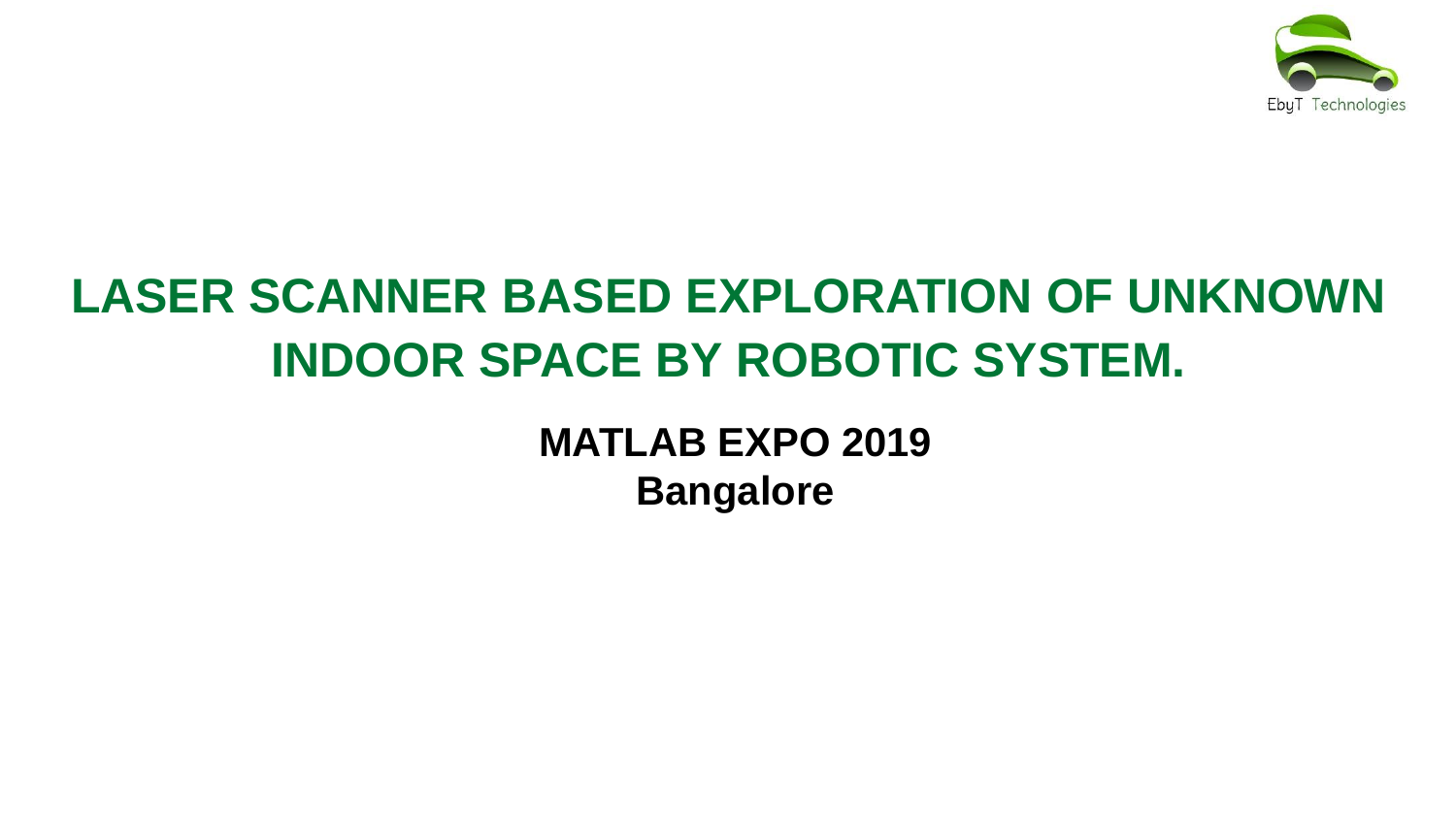



- About EbyT Technologies
- Problem Statement
- Approach concept
	- State estimation Extended Kalman Filter
	- Exploration Module Randomized Tree Algorithm
	- Motion Planner Potential Fields
- Challenges in design and simulation
- Modeling in MATLAB
- Results
- **Summary**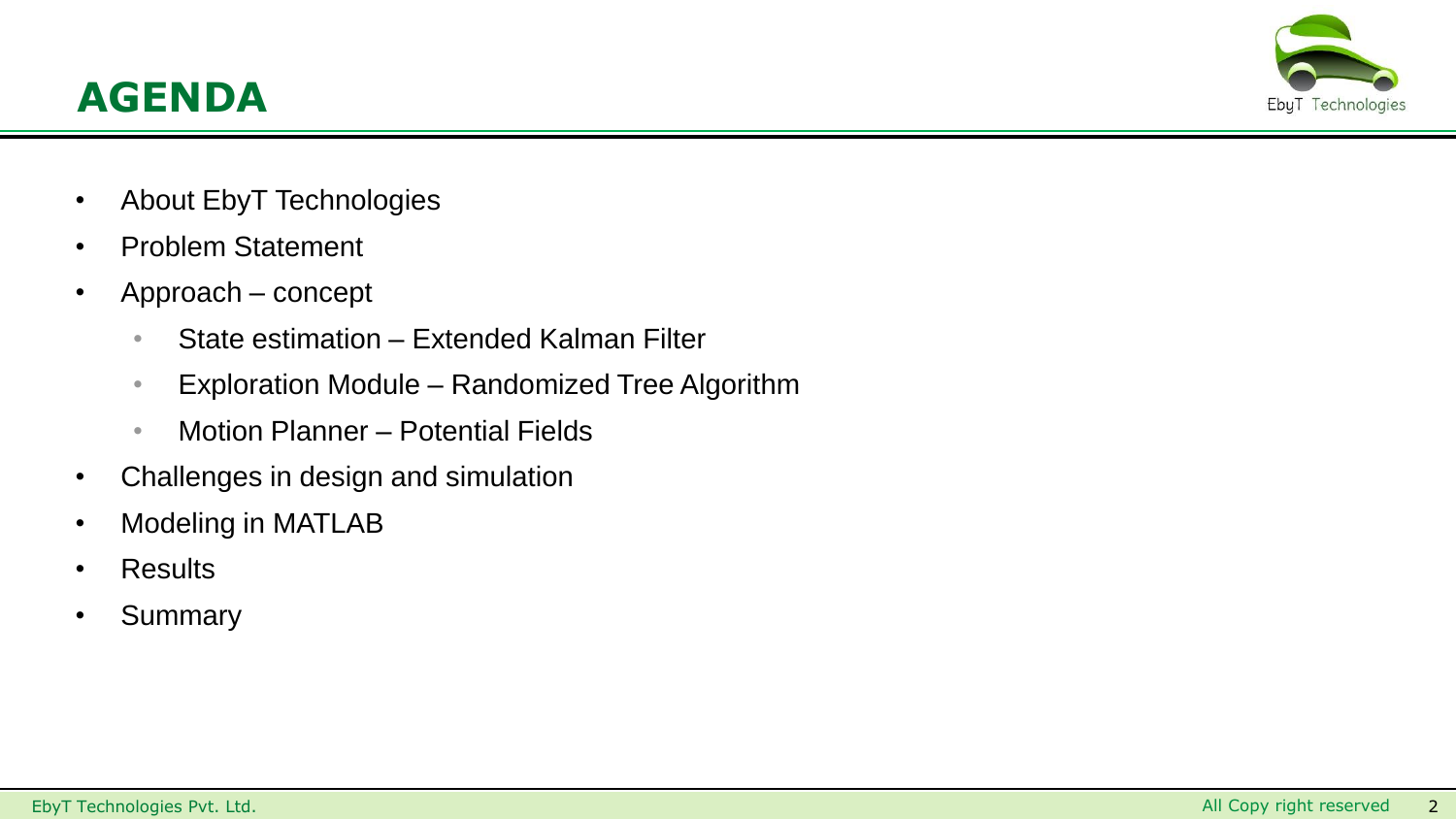

## **ABOUT EBYT TECHNOLOGIES**

The EbyT Technologies is an Automotive and an Engineering consultancy company offering services to customers.

The core team of EbyT is having 45+years of experience in the field of powertrain development and calibration, benchmarking, engine and vehicle functional validation, automotive manufacturing.

We at EbyT work with the latest development tools and methodologies required for the successful execution and management of projects on automotive and Off-Highway engines, vehicles, transmissions, hybrid and electrification.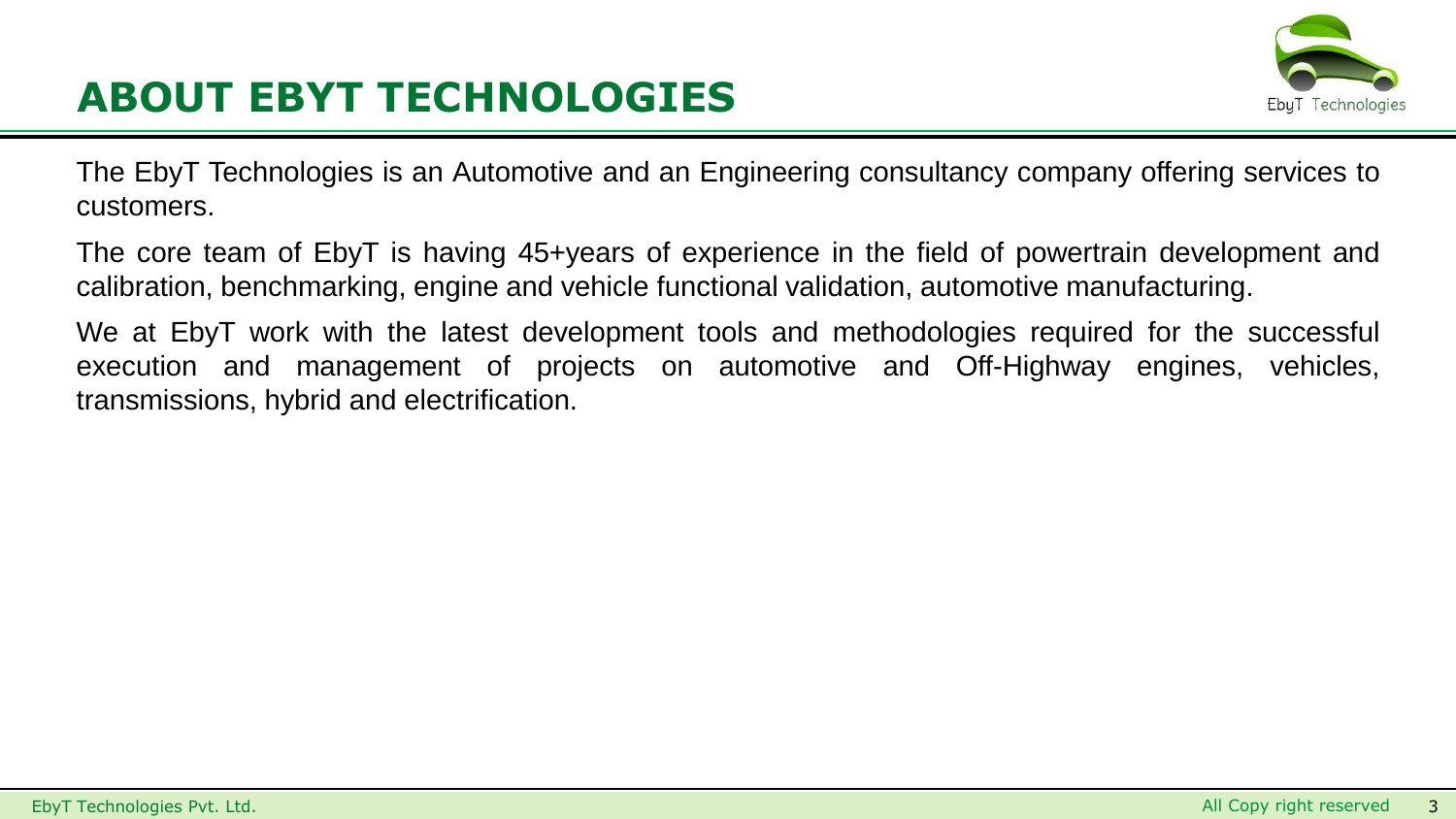

## **PROBLEM STATEMENT**

- Robotic systems are often required to carry out given tasks in environments that are partially or completely unknown.
- Sensing, planning and motion execution must then be appropriately interlaced to discover and navigate the portions of the environment that are relevant to the assigned task.
- This presentation focuses on sensor-based motion planning that addresses the problem of finding a collision free path from a start configuration to a goal configuration in an unknown environment.

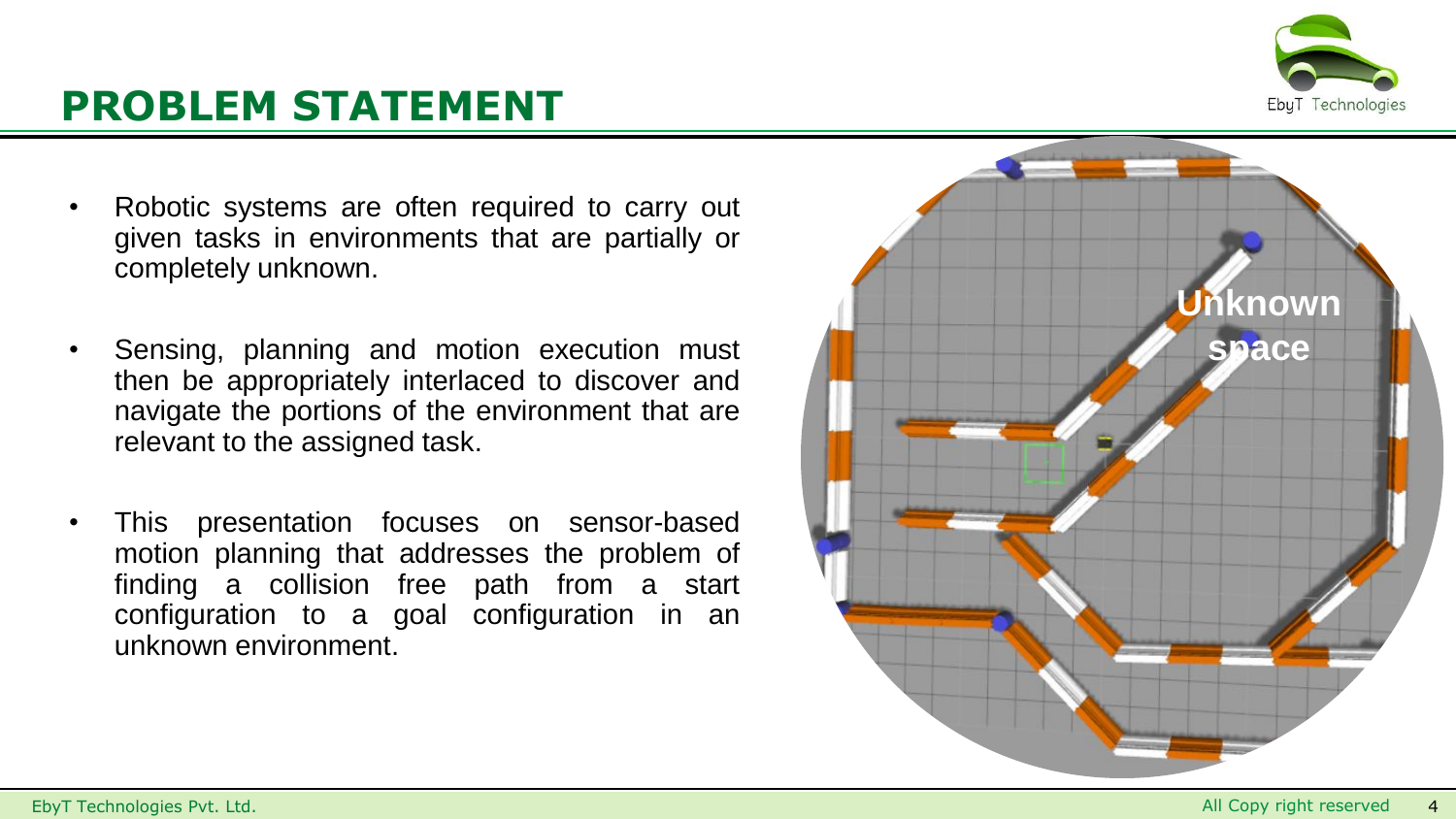### **APPROACH CONCEPT**



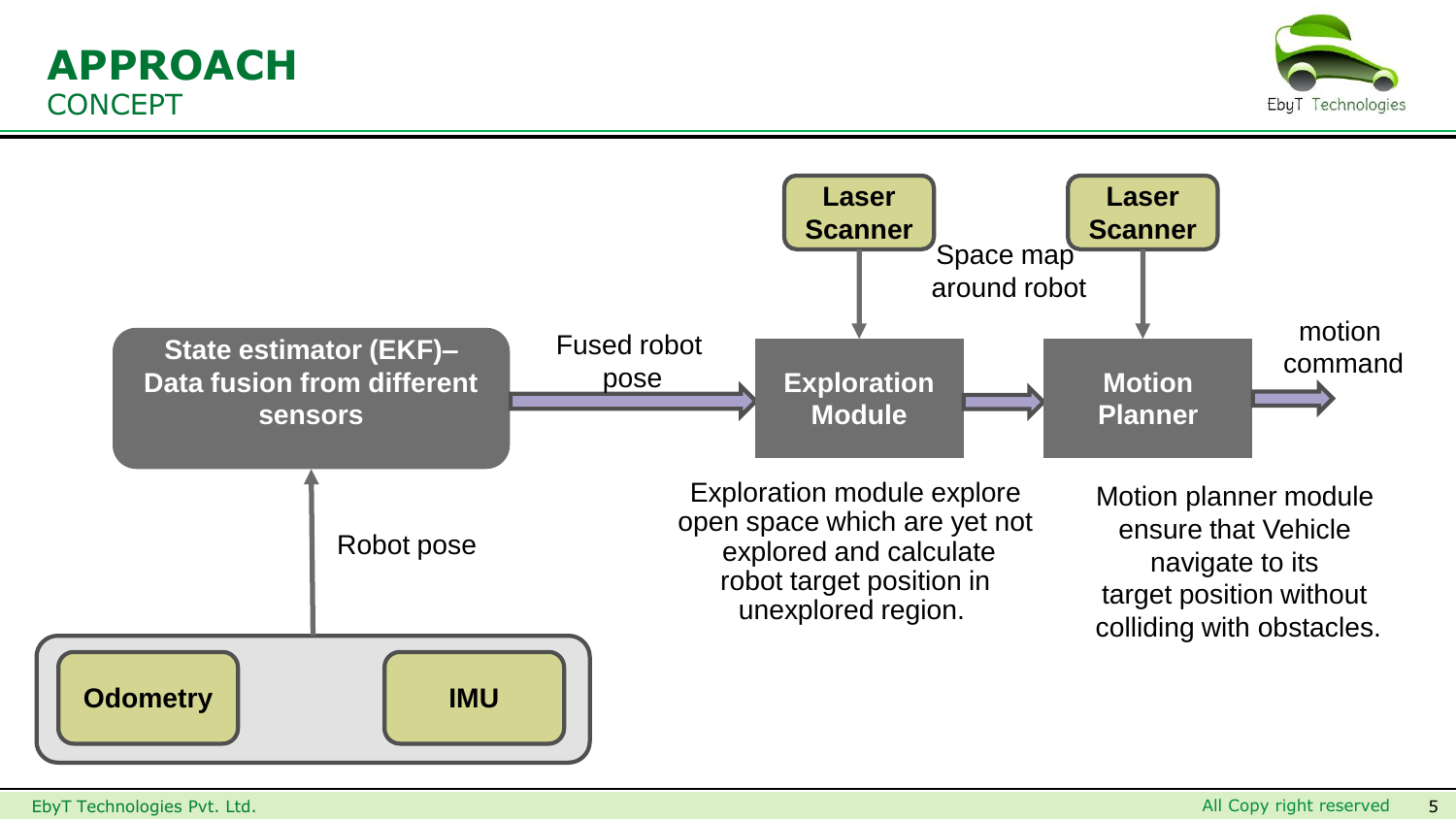### **STATE ESTIMATION** EXTENDED KALMAN FILTER- SENSOR FUSION





This is a ROS node (Robot Operating System) that takes robot pose information from different sensors such as odometry, IMU and fuse the data to get the final robot pose.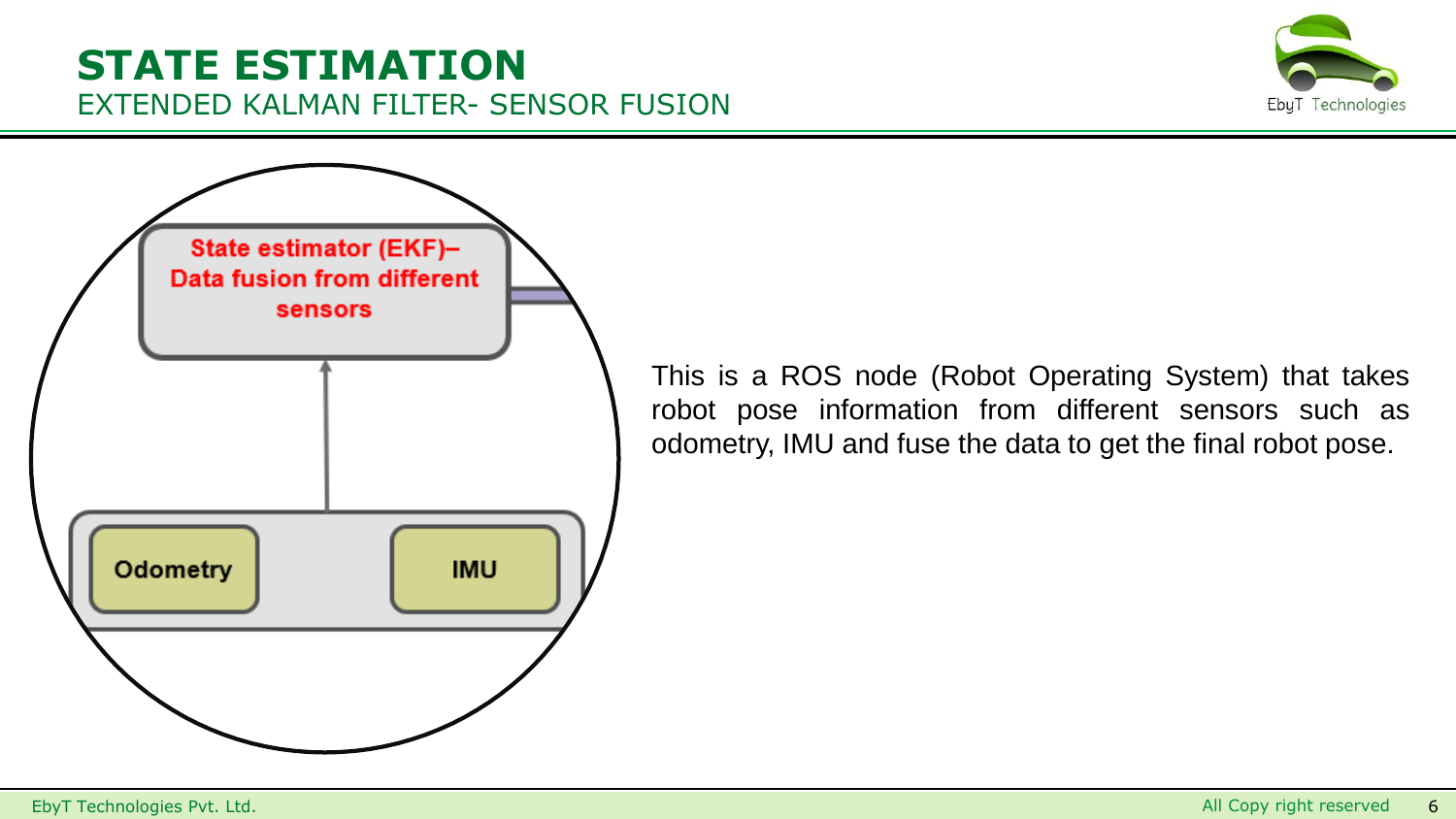#### **EXPLORATION MODULE** RANDOMIZED TREE ALGORITHM





The method is based on the randomized incremental generation of a data structure called Sensorbased Random Tree (SRT), which represents a roadmap of the explored area with an associated safe region.



As the robot gets LS data it calculates the target position where it has to go next. At new position robot scans the area around it and calculates the new target position. until whole unexplored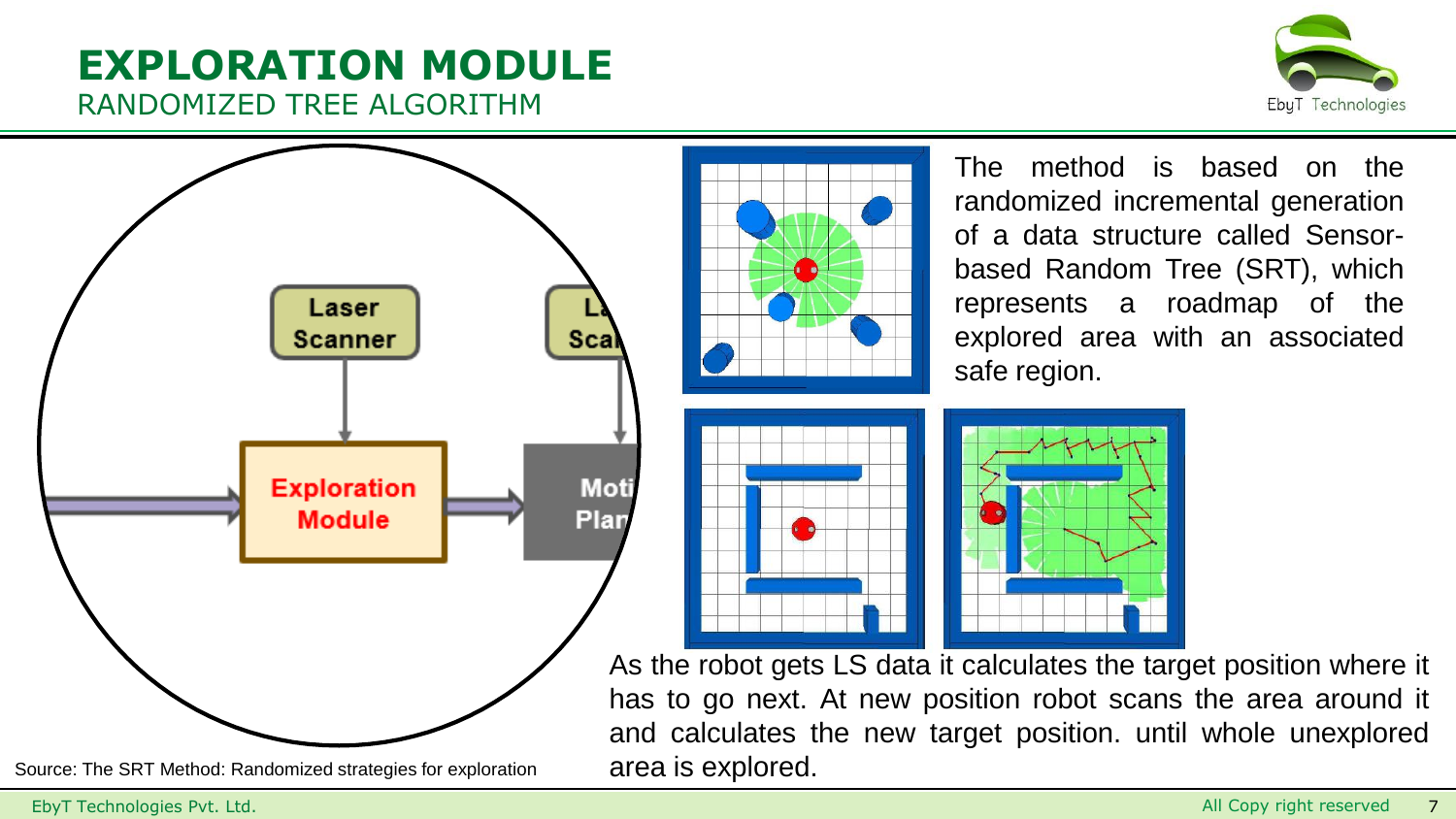# POTENTIAL FIELDS



**MOTION PLANNER**





The basic idea of the potential fields method is to fill the robot's workspace with the artificial potential field in which the robot is attracted to its target positions and is repulsed away from the obstacles.

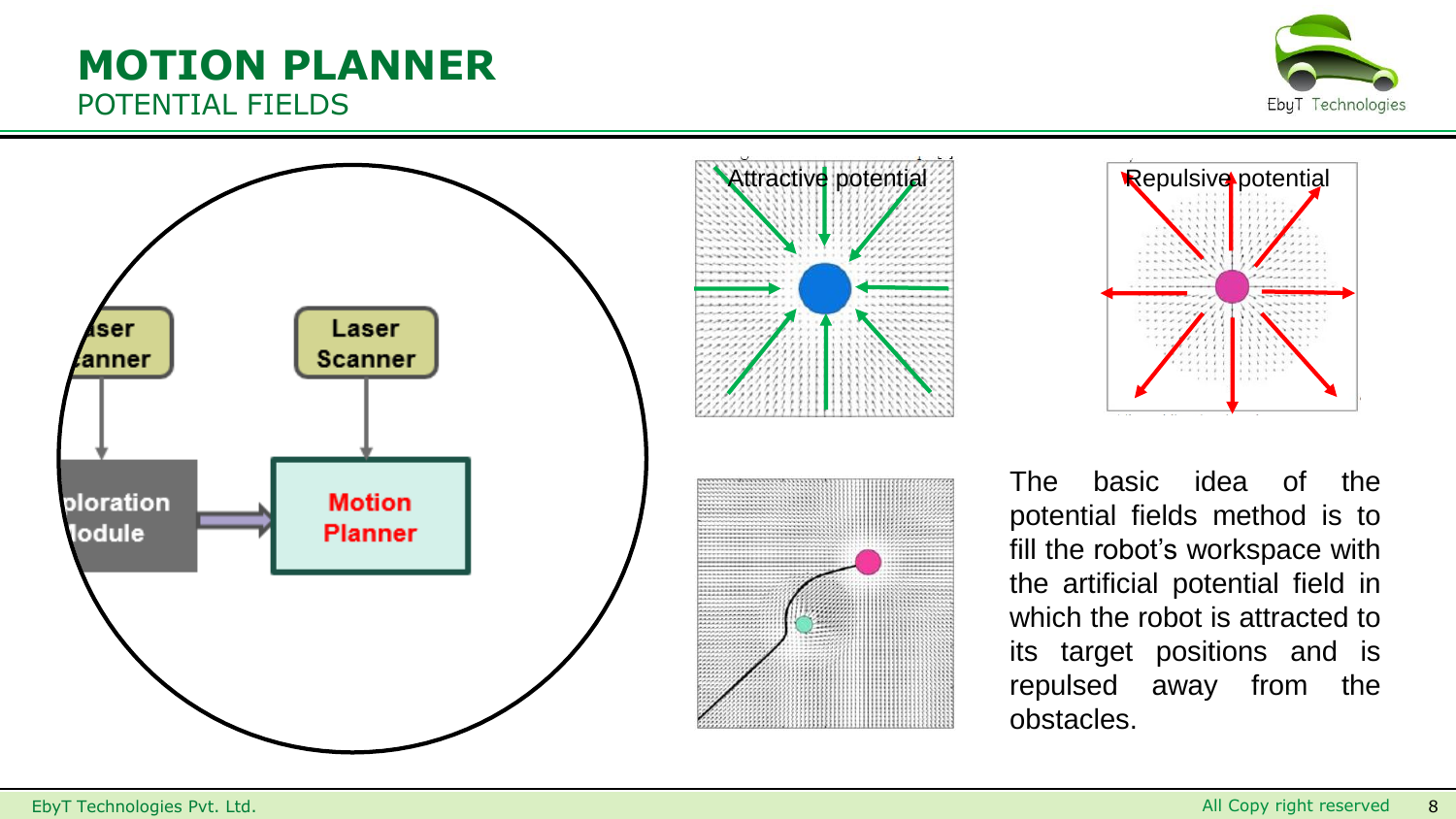## Ebul Technologie:

## **CHALLENGES IN DESIGN & SIMULATION**

- The main challenge was to check the concept in simulation. Setting simulation environment in ROS is easy.
- ROS libraries are implemented in advance C++ language. Understanding the libraries and implementing the algorithms in C++ carries long lead time.
- The ease MATLAB provides in including equations, generating data pertaining to the equations helps ease the algorithm development process. MATLAB provided seamless experience of integrating ROS services and data structures into MATLAB.
- MATLAB scripting has reduced coding time of exploration and navigation modules.
- Lot of low level details required for coding in C++ has been avoided due to coding in MATLAB.
- MATLAB provides a platform wherein the entire simulation can be performed in short time.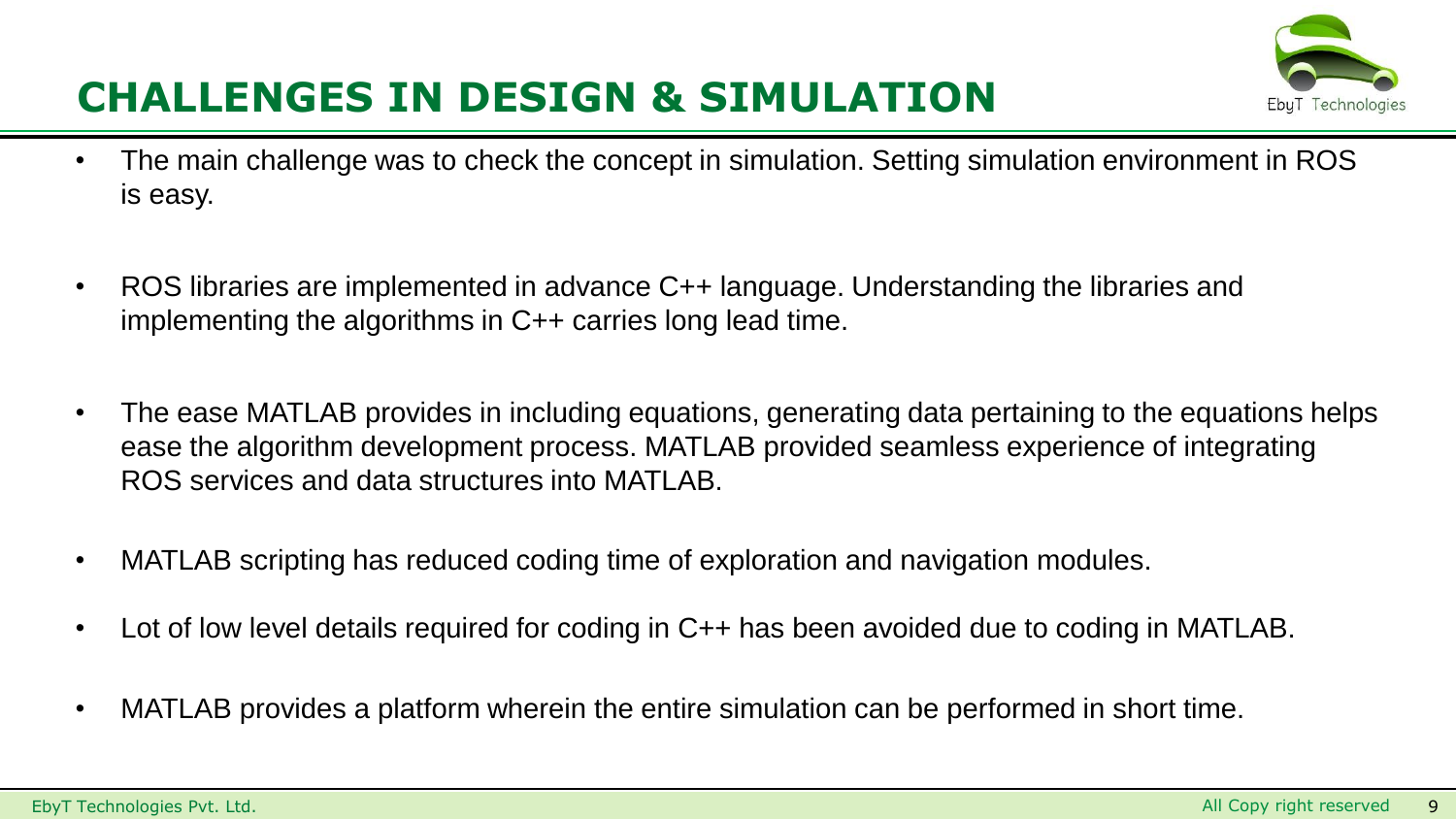### **MODELING IN MATLAB** HIGH LEVEL ARCHITECTURE



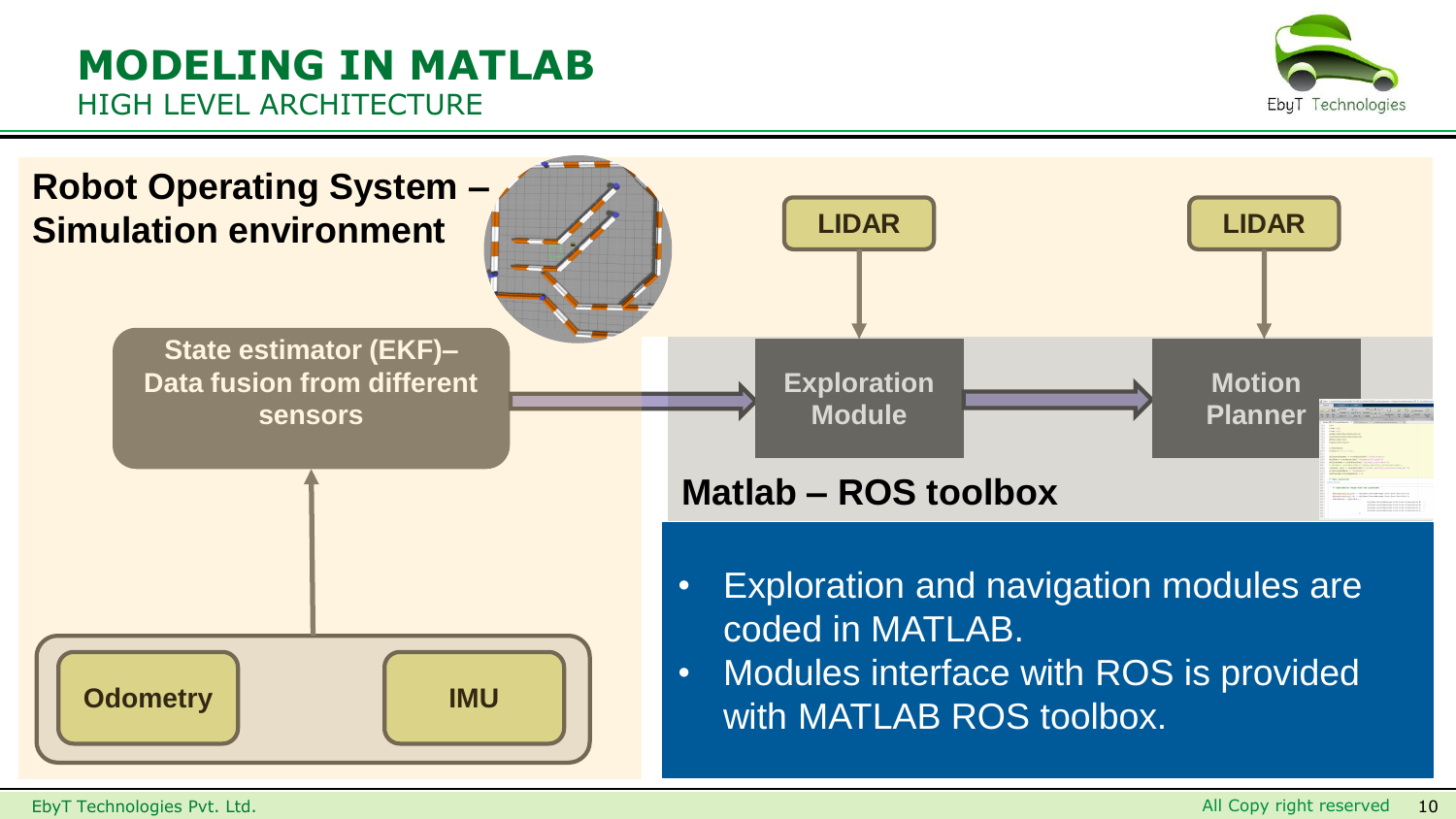### **MODELLING IN MATLAB** INTERFACING BETWEEN ROS & MATLAB





- **Sensor – IMU, Laser scanner**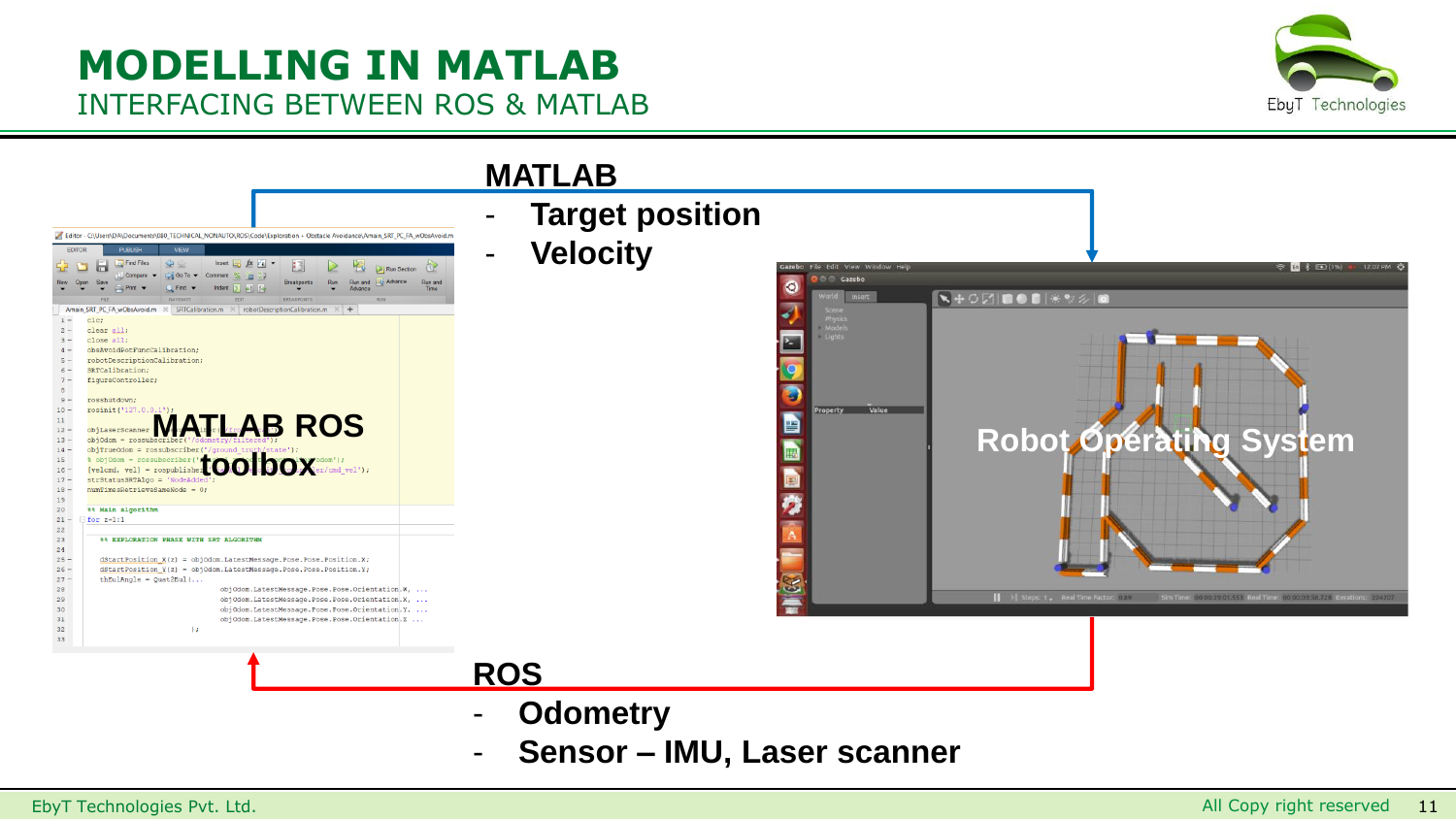#### **RESULTS** ROBOT PATH IN EMPTY SPACE







Exploration module calculates the robot target position based on laser scan data. The region which is not explored is selected to calculate the robot target position.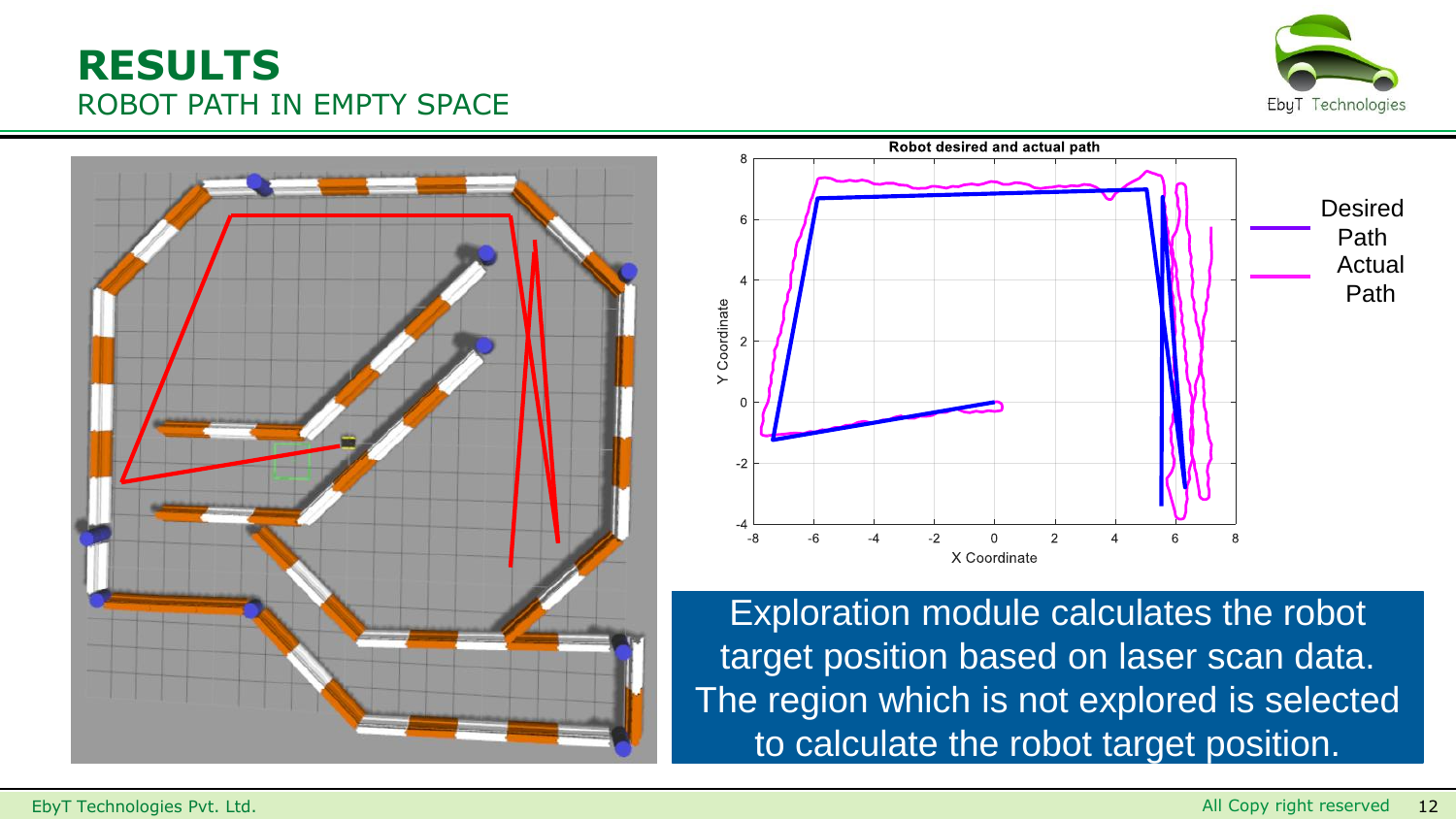#### **RESULTS** EXPLORED AREA BY ROBOT







Above plot shows the explored region that is calculated from laser scan data. The area marked by red lines have been explored by robot.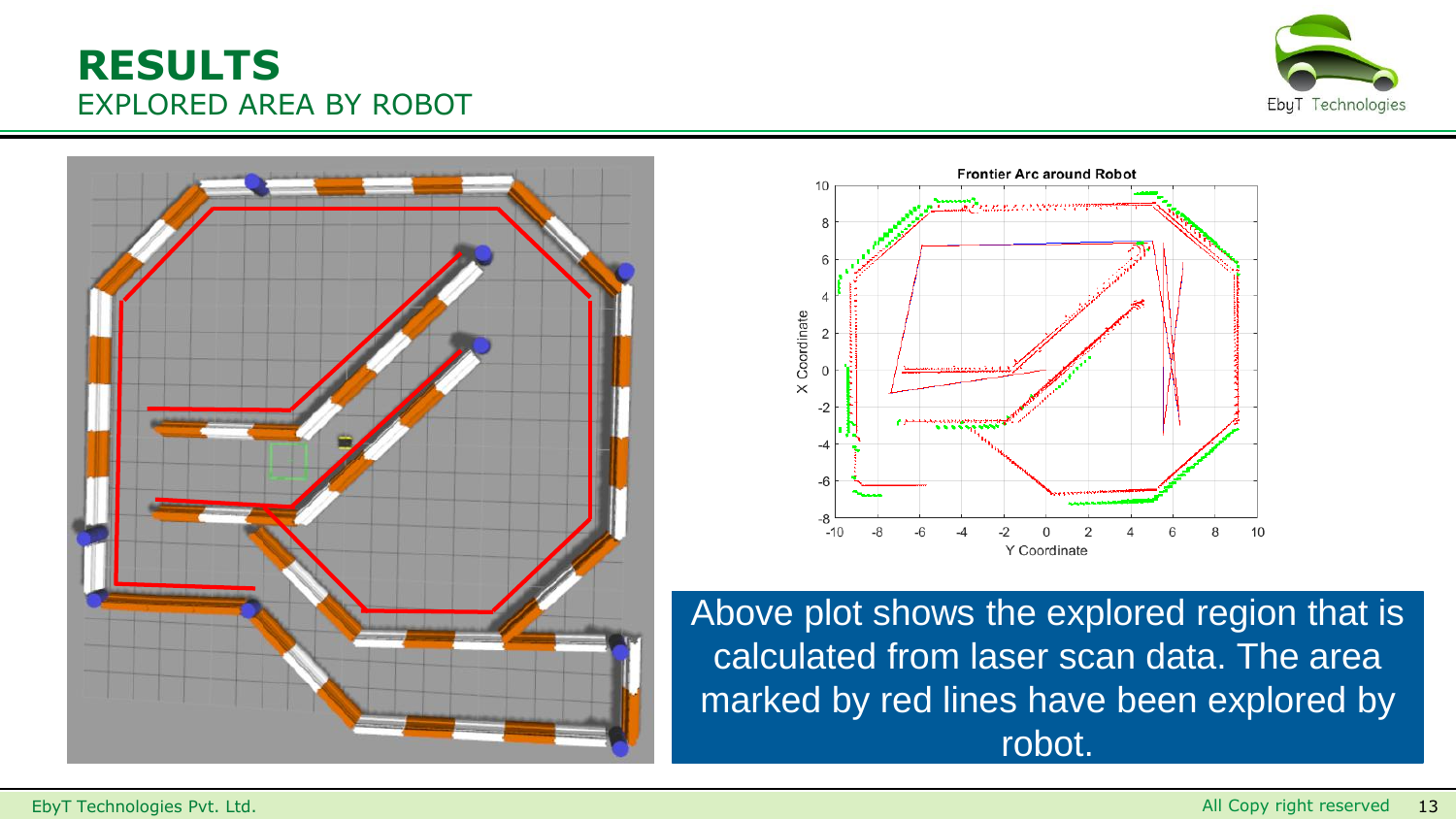

The work presented in this presentation can be extended to different applications:

- The concept can be used to explore unknown indoor spaces such as warehouses, storages or places difficult for human exploration such as terrorist hideouts.
- The Lidar based exploration can be used to map out the free space for effective space planning and optimization mainly in offices, malls and warehouses.
- If the exploration module is combined with the SLAM module (Simultaneous Localization and Mapping) then the work can be extended to not only for autonomous exploration but also to develop the map of the indoor locations. The indoor maps are very helpful for space planning in big office buildings.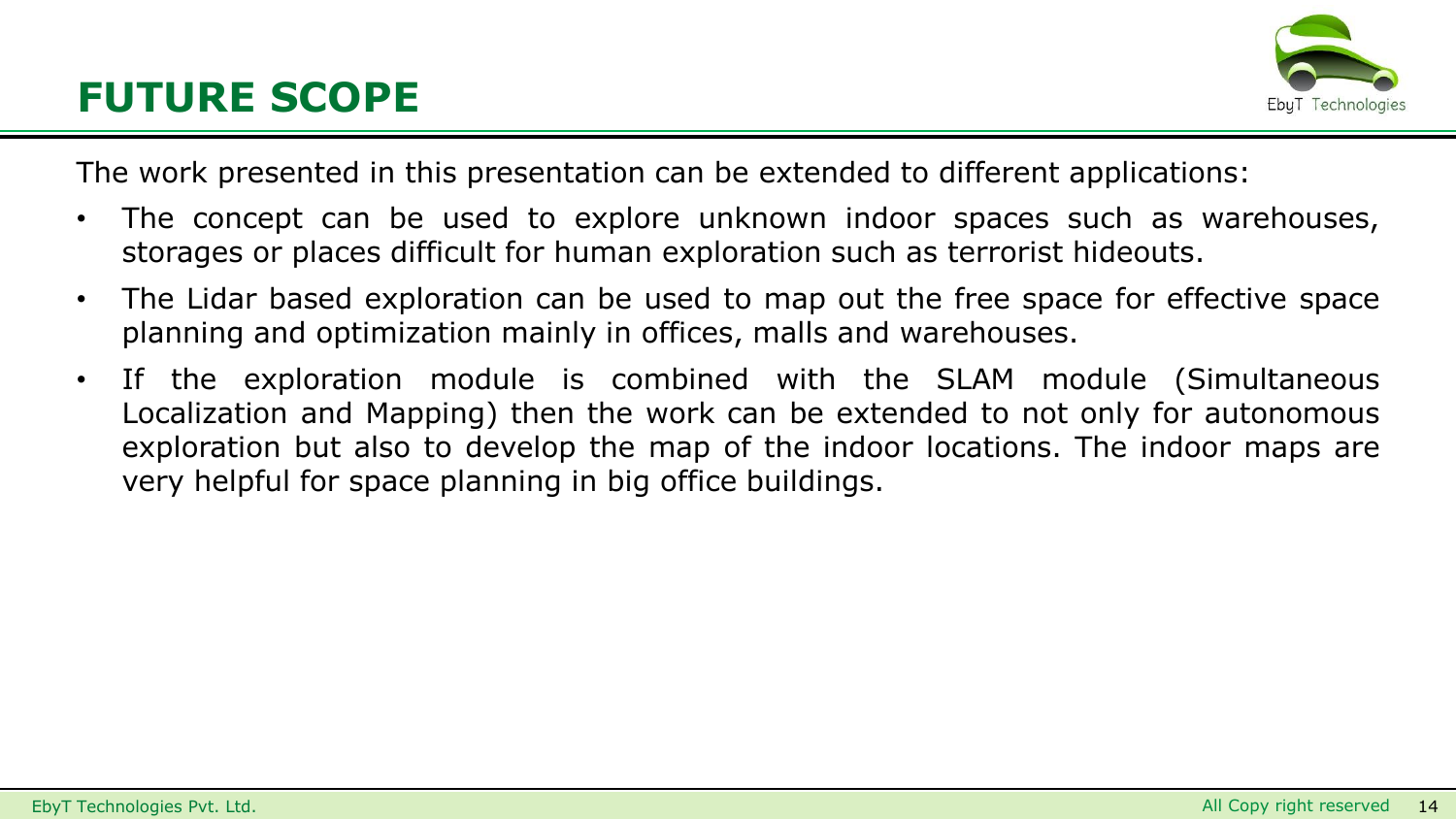## **SUMMARY**



- If the exploration module has to be developed in C++ as a ROS node, it would have taken a long time.
- The use of MATLAB for application development has simplified the concept testing of robot navigation in unexplored space.
- MATLAB ease of integration with ROS through ROS toolbox simplified the algorithm development time by allowing team to focus only on application development rather than focusing on low level details.
- MATLAB coder can be used to develop ROS node thus saving time in writing code in C++.